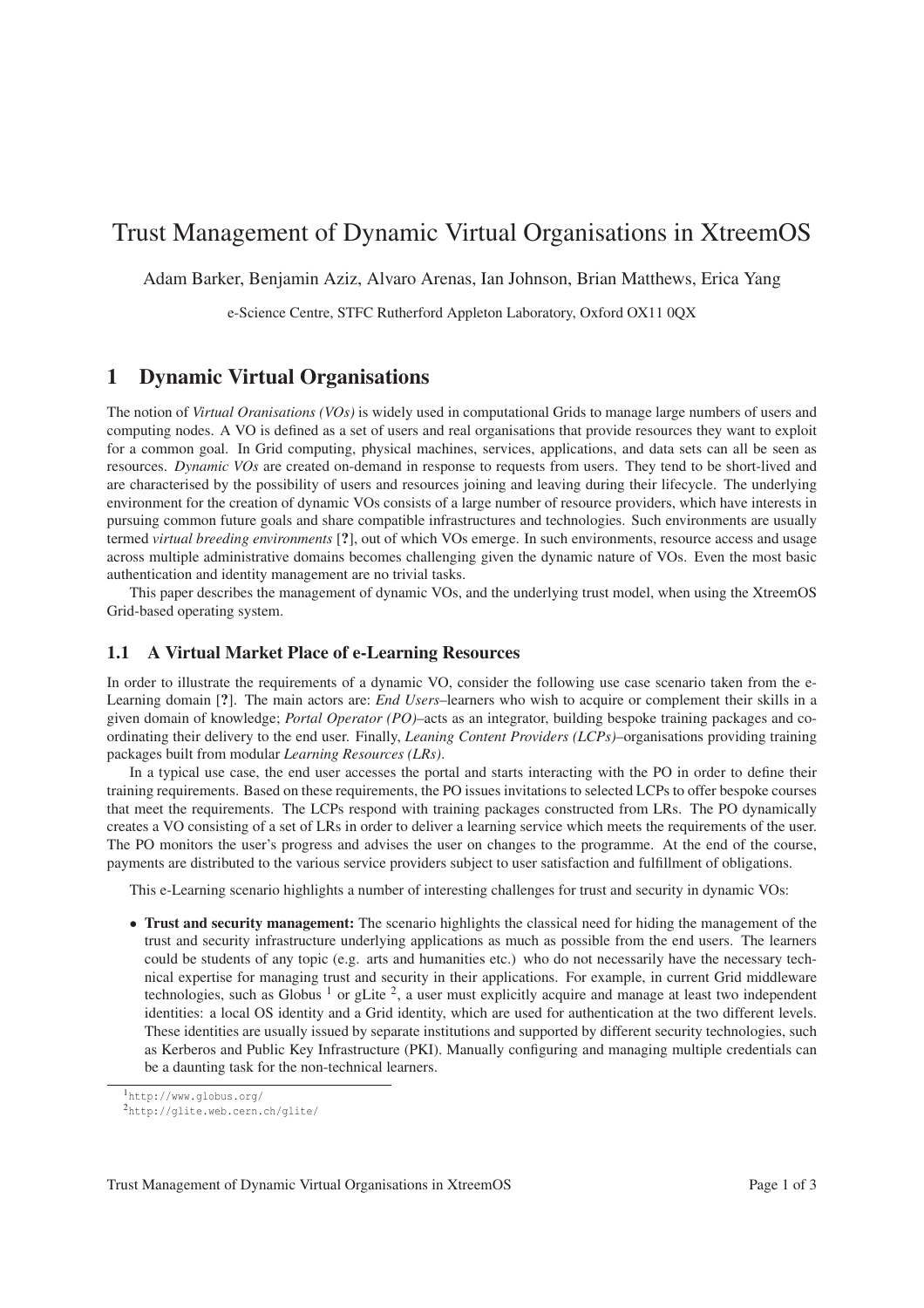- Dynamic VO topologies: The fact that the learning requirements of end users may change frequently over time implies that the topology of the VOs representing their training packages may also change frequently. Therefore, it is important that the management of the change in trust relationships resulting from this dynamicity of VO topologies be carried out as transparently as possible to the end users.
- Trust modularity: The commercial aspect of the e-Learning application scenario implies that LRs could belong to different LCPs that do not necessarily share a single root of trust or are affiliated to a single organisational domain. One could envision some notion of *trust modularity*, in which multiple roots of trust can come and go in any single learning module. Therefore, these multiple roots of trust must be able to coexist within the same dynamic VO and be useful to the end user.

### 2 The XtreemOS Trust Model

XtreemOS (www.xtreemos.eu) is an open source OS that supports Grid applications and runs on a range of platforms: PCs, clusters and mobile devices. The core aim of XtreemOS is to provide an abstract interface to remote as well as local resources, the way a traditional OS does for a single computer and to provide users with the capabilities associated with Grid middleware. Unlike traditional middleware approaches, XtreemOS provides seamless support for VOs [?], on all software layers involved, ranging from the OS of a node, via the VO-global services, up to direct application support. XtreemOS supports a trust model, as shown in Figure 1, between users and resources in a system through trusted online means to obtain end entity certificates (users' or resources') and root Certification Authorities (CAs) certificates.



Figure 1: The XtreemOS Trust Model

At the heart of this model are the online Credential Distribution Authorities (CDAs), which distribute credentials to users in the form of identity and attribute certificates. These CDAs exist as part of a larger component known as the XtreemOS Virtual Organisation Management (XVOMS) component [?]. CDAs also delegate trust to subordinates called Resource Credential Authorities (RCAs), which could represent individual trust domains characterised as being stable so not evolving frequently over time. Finally, RCAs certify individual resources, which could be machines or nodes running multiple services. These resources are characterised as being dynamic; they may be removed, added or replaced in the VO at any point in time.

Trust Management of Dynamic Virtual Organisations in XtreemOS Page 2 of 3